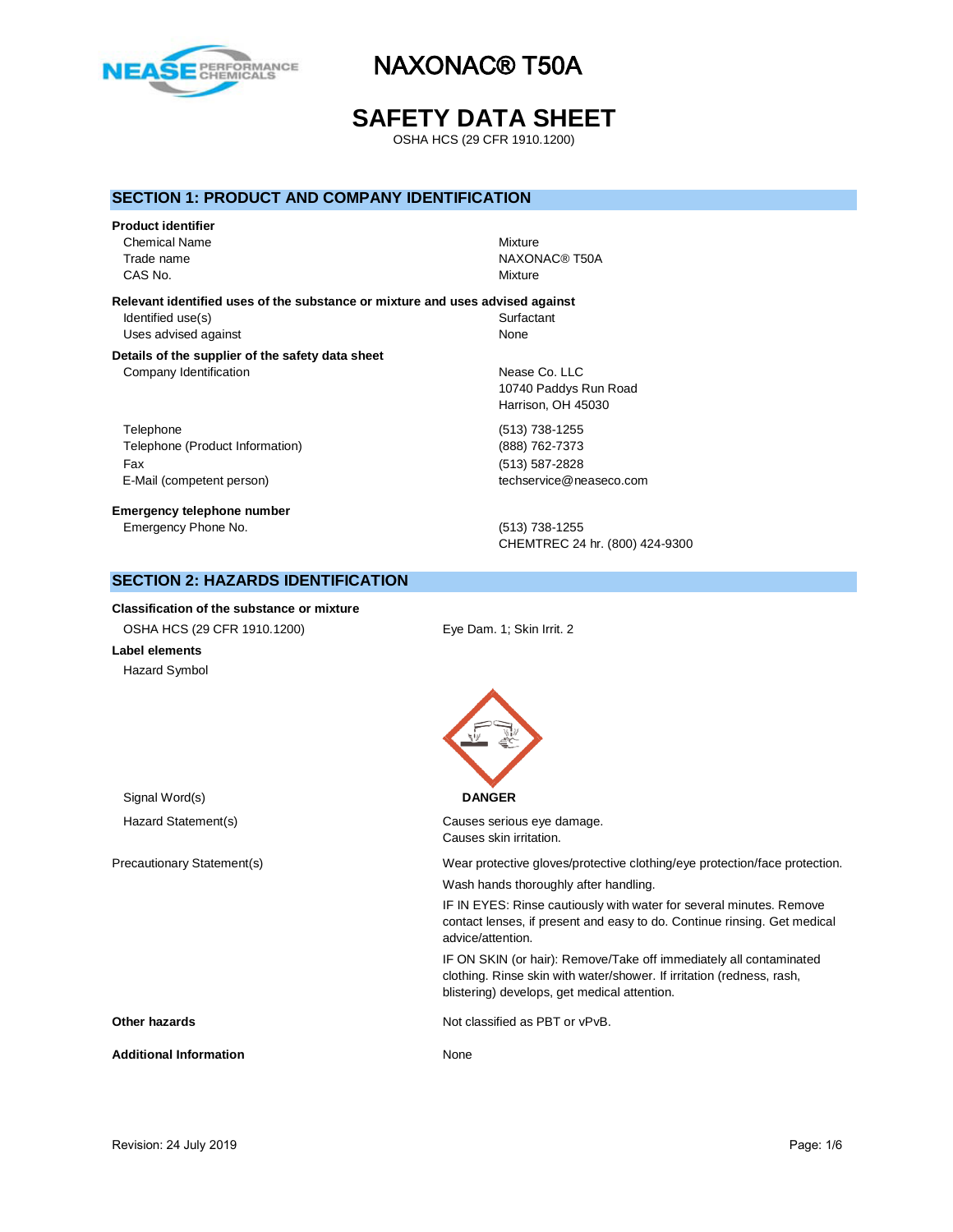

### **SECTION 3: COMPOSITION/INFORMATION ON INGREDIENTS**

| Hazardous ingredient(s)                                    | $%$ W/W    | CAS No.    | Hazard statement(s)                                 |
|------------------------------------------------------------|------------|------------|-----------------------------------------------------|
| Polyoxyethylene tridecyl ether phosphate,<br>ammonium salt | $<$ 25 %   | 69029-43-2 | Causes serious eye damage<br>Causes skin irritation |
| Monoammonium phosphate                                     | $< 0.25\%$ | 7722-76-1  | Not classified                                      |
| Diammonium phosphate                                       | $< 0.25\%$ | 7783-28-0  | Not classified                                      |
| Water                                                      | 70-80%     | 7732-18-5  | Not applicable                                      |

**Additional Information -** Substances in the product which may present a health or environmental hazard, or which have been assigned occupational exposure limits, are detailed below.

- Ethylene Oxide (CAS No. 75-21-8) - May accumulate in the head space of drums.

### **SECTION 4: FIRST AID MEASURES**



| <b>SECTION 5: FIRE-FIGHTING MEASURES</b>                 |                                                                                                                                                                 |  |  |  |
|----------------------------------------------------------|-----------------------------------------------------------------------------------------------------------------------------------------------------------------|--|--|--|
| <b>Extinguishing media</b>                               |                                                                                                                                                                 |  |  |  |
| -Suitable Extinguishing Media                            | Extinguish with waterspray, dry chemical, sand or carbon dioxide. Water<br>spray should be used to cool containers. Do not apply water directly on<br>material. |  |  |  |
| -Unsuitable Extinguishing Media                          | None anticipated.                                                                                                                                               |  |  |  |
| Special hazards arising from the substance or<br>mixture | None anticipated.                                                                                                                                               |  |  |  |
| <b>Advice for fire-fighters</b>                          | Fire fighters should wear complete protective clothing including self-<br>contained breathing apparatus. Avoid inhalation of vapours.                           |  |  |  |

### **SECTION 6: ACCIDENTAL RELEASE MEASURES**

| Personal precautions, protective equipment | Put on protective equipment before entering danger area. |
|--------------------------------------------|----------------------------------------------------------|
| and emergency procedures                   |                                                          |
| <b>Environmental precautions</b>           | None anticipated                                         |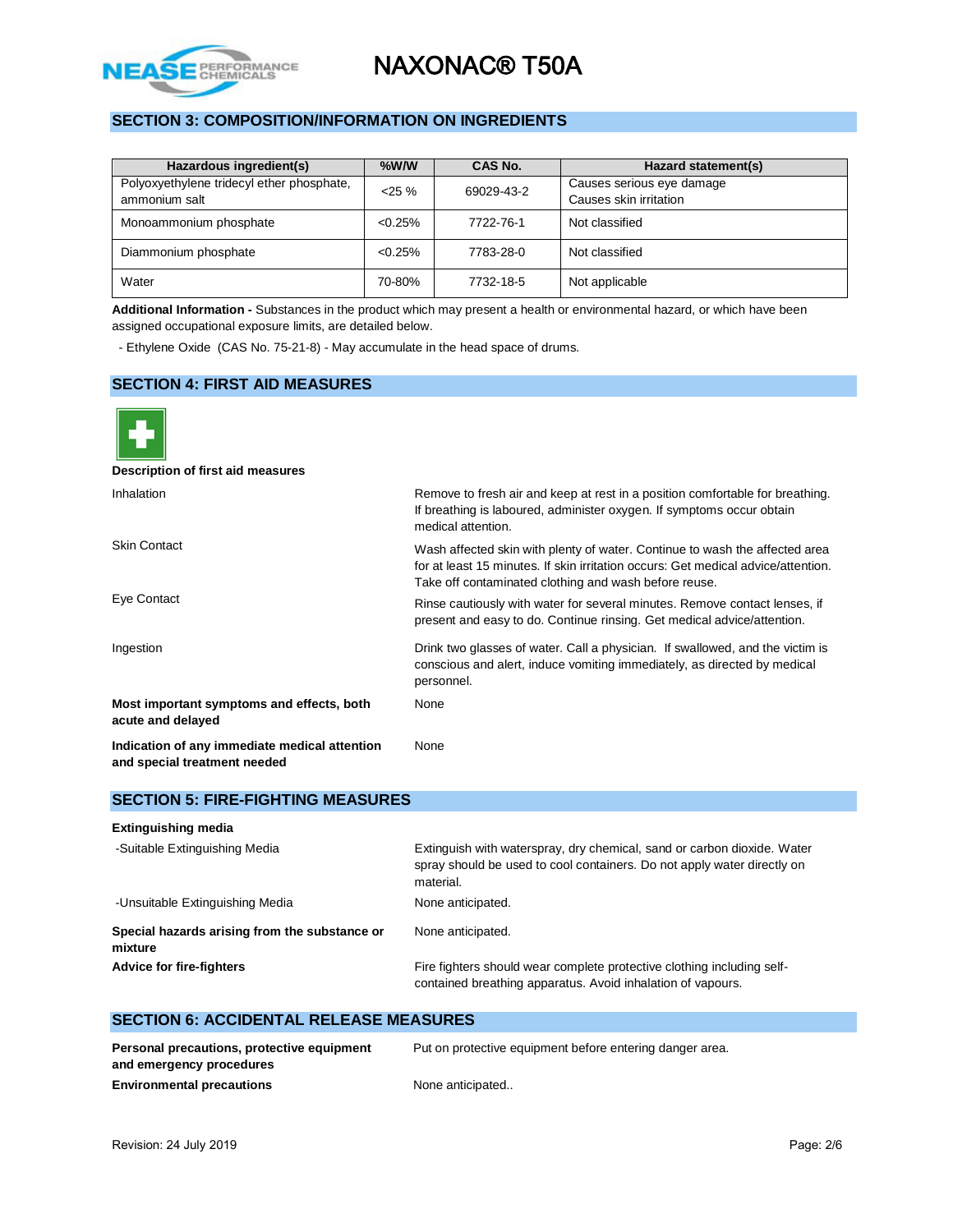

|             |  | Methods and material for containment and |
|-------------|--|------------------------------------------|
| cleaning up |  |                                          |

Contain spillages with sand, earth or any suitable adsorbent material. Transfer to a container for disposal or recovery. Wash the spillage area with water. Prevent entry into drains.

**Reference to other sections None** Additional Information<br>
None

### **SECTION 7: HANDLING AND STORAGE**

| Precautions for safe handling                                | Keep container tightly closed and in a well-ventilated place. Empty<br>containers may contain residues. This product may contain trace levels of<br>Ethylene oxide (CAS No. 75-21-8), which may accumulate in the head<br>space of containers. Establish monitoring systems for exposure<br>assessment to comply with OSHA standard 29 CFR 1910.1047. |  |  |  |  |
|--------------------------------------------------------------|-------------------------------------------------------------------------------------------------------------------------------------------------------------------------------------------------------------------------------------------------------------------------------------------------------------------------------------------------------|--|--|--|--|
| Conditions for safe storage, including any incompatibilities |                                                                                                                                                                                                                                                                                                                                                       |  |  |  |  |

-Storage Temperature This product should be stored at a temperature greater than: 20 °C (68 °F) and less than:  $40^{\circ}$ C (104 $^{\circ}$ F) -Incompatible materials **Compatible materials COXID**  $\alpha$  Oxidizers and reducing agents. **Specific end use(s)** Surfactant

### **SECTION 8: EXPOSURE CONTROLS/PERSONAL PROTECTION**

#### **Control parameters**

#### **Occupational exposure limits**

|                   |         | LTEL (8 hr TWA ppm) |                    | STEL (ppm)        |             |       |
|-------------------|---------|---------------------|--------------------|-------------------|-------------|-------|
| <b>SUBSTANCE.</b> | CAS No. | <b>PEL (OSHA)</b>   | <b>TLV (ACGIH)</b> | <b>PEL (OSHA)</b> | TLV (ACGIH) | Note: |
| Ethylene Oxide*   | 75-21-8 | ppm                 | ppm                | 5 ppm             | $- - - -$   |       |

\* May accumulate in the headspace of drums. OSHA Action Level = 0.5 ppm as an 8-hour time-weighted average. Refer to OSHA 29 CFR 1910.1047.

**Recommended monitoring method NIOSH 1614 (Ethylene Oxide) Exposure controls** Appropriate engineering controls **Appropriate engineering controls Local exhaust required. Personal protection equipment** Eye/face protection The following to be used as necessary: Goggles giving complete protection to eyes. Full face shield. Skin protection (Hand protection/ Other) The following to be used as necessary:Gloves (Neoprene or Natural rubber). Chemical protection suit. Wear safety or chemical resistant shoes or boots. Check with protective equipment manufacturer's data. Respiratory protection **No personal respiratory protective equipment normally required.** Thermal hazards Use gloves with insulation for thermal protection, when needed.

**Environmental Exposure Controls Do not allow to enter drains, sewers or watercourses.**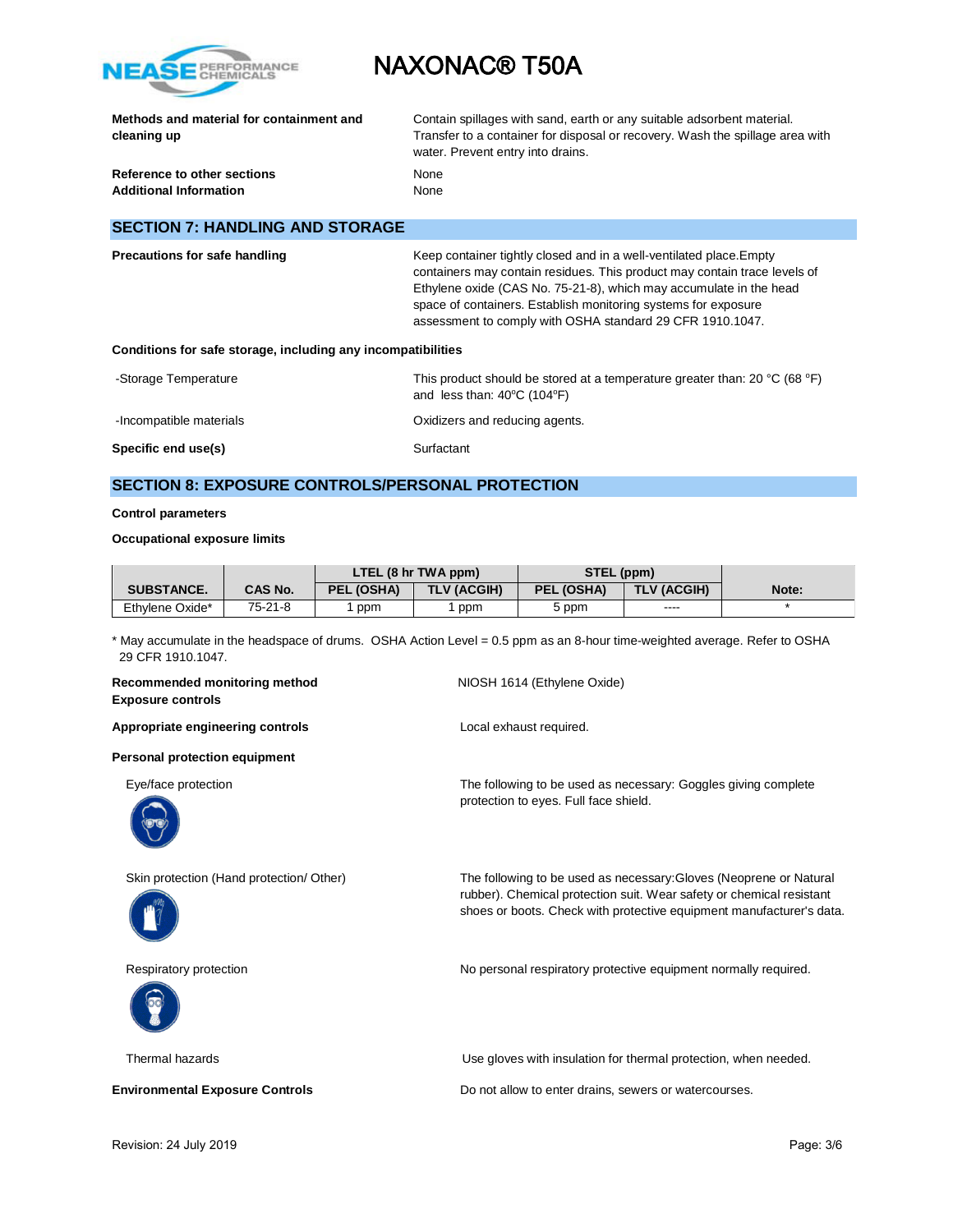

### **SECTION 9: PHYSICAL AND CHEMICAL PROPERTIES**

**Information on basic physical and chemical properties**

| Appearance                               | Liquid.             |
|------------------------------------------|---------------------|
| Colour                                   | Clear.              |
| Odour                                    | Ammonia-like        |
| Odour Threshold (ppm)                    | Not available.      |
| pH (Value)                               | $6.7 - 6.9$         |
| Melting Point (°C) / Freezing Point (°C) | Not available.      |
| Boiling point/boiling range (°C):        | Not available.      |
| Flash Point (°C)                         | >93(200 °F)         |
| Evaporation rate                         | Not available.      |
| Flammability (solid, gas)                | Not applicable.     |
| Explosive limit ranges                   | Not available.      |
| Vapour Pressure (Pascal)                 | < 137.32 (0.1 mmHG) |
| Vapour Density (Air=1)                   | Not available.      |
| Density (g/ml)                           | 1.03 @ 25 °C        |
| Solubility (Water)                       | Soluble.            |
| Solubility (Other)                       | Not available.      |
| Partition Coefficient (n-Octanol/water)  | Not available.      |
| Auto Ignition Temperature (°C)           | Not available.      |
| Decomposition Temperature (°C)           | Not available.      |
| Kinematic Viscosity (cSt) @ 40°C         | Not available.      |
| Explosive properties                     | Not explosive.      |
| Oxidising properties                     | Not oxidising.      |
| Other information                        | Not available.      |

#### **SECTION 10: STABILITY AND REACTIVITY**

| Reactivity                                | Stable under normal conditions.                           |
|-------------------------------------------|-----------------------------------------------------------|
| <b>Chemical stability</b>                 | Stable.                                                   |
| Possibility of hazardous reactions        | None anticipated.                                         |
| <b>Conditions to avoid</b>                | Incompatible materials.                                   |
| Incompatible materials                    | Reacts with -oxidizers, reducing agents, and strong bases |
| <b>Hazardous Decomposition Product(s)</b> | Carbon monoxide, Carbon dioxide, phosphorous compounds    |

#### **SECTION 11: TOXICOLOGICAL INFORMATION**

**Exposure routes:** Inhalation**,** Skin Contact**,** Eye Contact

**Substances in preparations / mixtures**

Polyoxyethylene tridecyl ether phosphate, ammonium salt (CAS No. 69029-43-2) (By analogy with similar materials)

| <b>Acute toxicity</b>         | Oral: LD50 > 2000 mg/kg (rat)                      |  |  |
|-------------------------------|----------------------------------------------------|--|--|
| <b>Irritation/Corrosivity</b> | Causes serious eye damage. Causes skin irritation. |  |  |
| <b>Sensitization</b>          | No information available                           |  |  |
| <b>Repeated dose toxicity</b> | No information available                           |  |  |
| Carcinogenicity               | No information available                           |  |  |

| <b>NTP</b> | <b>IARC</b> | <b>ACGIH</b> | <b>OSHA</b> | <b>NIOSH</b> |
|------------|-------------|--------------|-------------|--------------|
| No.        | No.         | No.          | No.         | No.          |

## **Mutagenicity Mutagenicity No** information available

**Toxicity for reproduction No information available** 

This product may contain trace levels of Ethylene oxide (CAS No. 75-21-8), which may accumulate in the head space of containers. Establish monitoring systems for exposure assessment to comply with OSHA standard 29 CFR 1910.1047. Ethylene oxide is a known human carcinogen by NTP and a suspected human carcinogen by ACGIH**®**.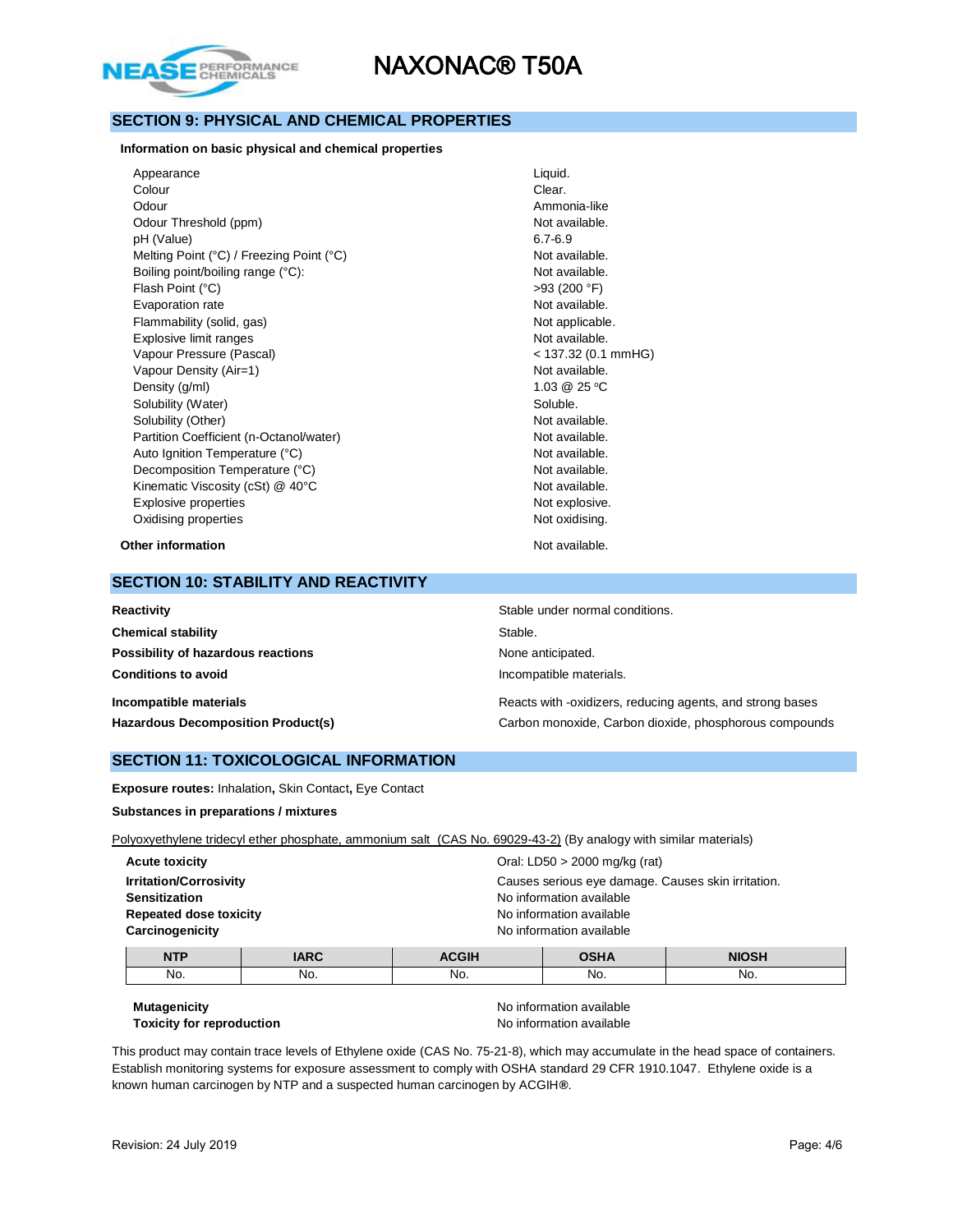

## **SECTION 12: ECOLOGICAL INFORMATION**

No ecotoxic effects are known for this product.

| <b>SECTION 13: DISPOSAL CONSIDERATIONS</b>                                                                                                                           |                                     |                                                                                                                                                           |                              |  |
|----------------------------------------------------------------------------------------------------------------------------------------------------------------------|-------------------------------------|-----------------------------------------------------------------------------------------------------------------------------------------------------------|------------------------------|--|
| Waste treatment methods                                                                                                                                              | advice.                             | Disposal should be in accordance with local, state or national legislation.<br>Consult an accredited waste disposal contractor or the local authority for |                              |  |
| <b>Additional Information</b>                                                                                                                                        | None known.                         |                                                                                                                                                           |                              |  |
| <b>SECTION 14: TRANSPORT INFORMATION</b>                                                                                                                             |                                     |                                                                                                                                                           |                              |  |
| UN number                                                                                                                                                            | <b>Land transport</b><br>(U.S. DOT) | Sea transport<br>(IMDG)                                                                                                                                   | Air transport<br>(ICAO/IATA) |  |
| <b>Proper Shipping Name</b><br><b>Transport hazard class(es)</b><br>Packing group<br>Hazard label(s)<br><b>Environmental hazards</b><br>Special precautions for user |                                     | Not classified as dangerous for transport                                                                                                                 |                              |  |
| Transport in bulk according to Annex II of MARPOL73/78 and the IBC Code:                                                                                             |                                     |                                                                                                                                                           |                              |  |
| <b>SECTION 15: REGULATORY INFORMATION</b>                                                                                                                            |                                     |                                                                                                                                                           |                              |  |

**Safety, health and environmental regulations/legislation specific for the substance or mixture:**

**TSCA (Toxic Substance Control Act) -** Inventory Status**: On active TSCA list Canada Domestic Substance List (DSL)** - Listed

**Designated Hazardous Substances and Reportable Quantities (40 CFR 302.4)**:

|                                                         | <b>Chemical Name</b>                                   |                   | CAS No. | <b>Typical %wt.</b>           | <b>RQ (Pounds)</b>  |
|---------------------------------------------------------|--------------------------------------------------------|-------------------|---------|-------------------------------|---------------------|
|                                                         | None                                                   |                   | ----    | ----                          | ----                |
| SARA 311/312 - Hazard Categories:                       |                                                        |                   |         |                               |                     |
| $\Box$ Fire                                             | $\Box$ Sudden Release                                  | $\Box$ Reactivity |         | $\boxtimes$ Immediate (acute) | Chronic (delayed)   |
|                                                         | SARA 313 - Toxic Chemicals (40 CFR 372):               |                   |         |                               |                     |
|                                                         | CAS No.<br><b>Chemical Name</b><br><b>Typical %wt.</b> |                   |         |                               |                     |
|                                                         | None                                                   |                   | ------  |                               | -------             |
| SARA 302 - Extremely Hazardous Substances (40 CFR 355): |                                                        |                   |         |                               |                     |
|                                                         | <b>Chemical Name</b>                                   |                   | CAS No. |                               | <b>Typical %wt.</b> |
|                                                         | None                                                   |                   | ------- |                               | ------              |

### **SECTION 16: OTHER INFORMATION**

**The following sections contain revisions or new statements:** 15

**Date of preparation:** July 24, 2019

**Additional Information:**





**System)**